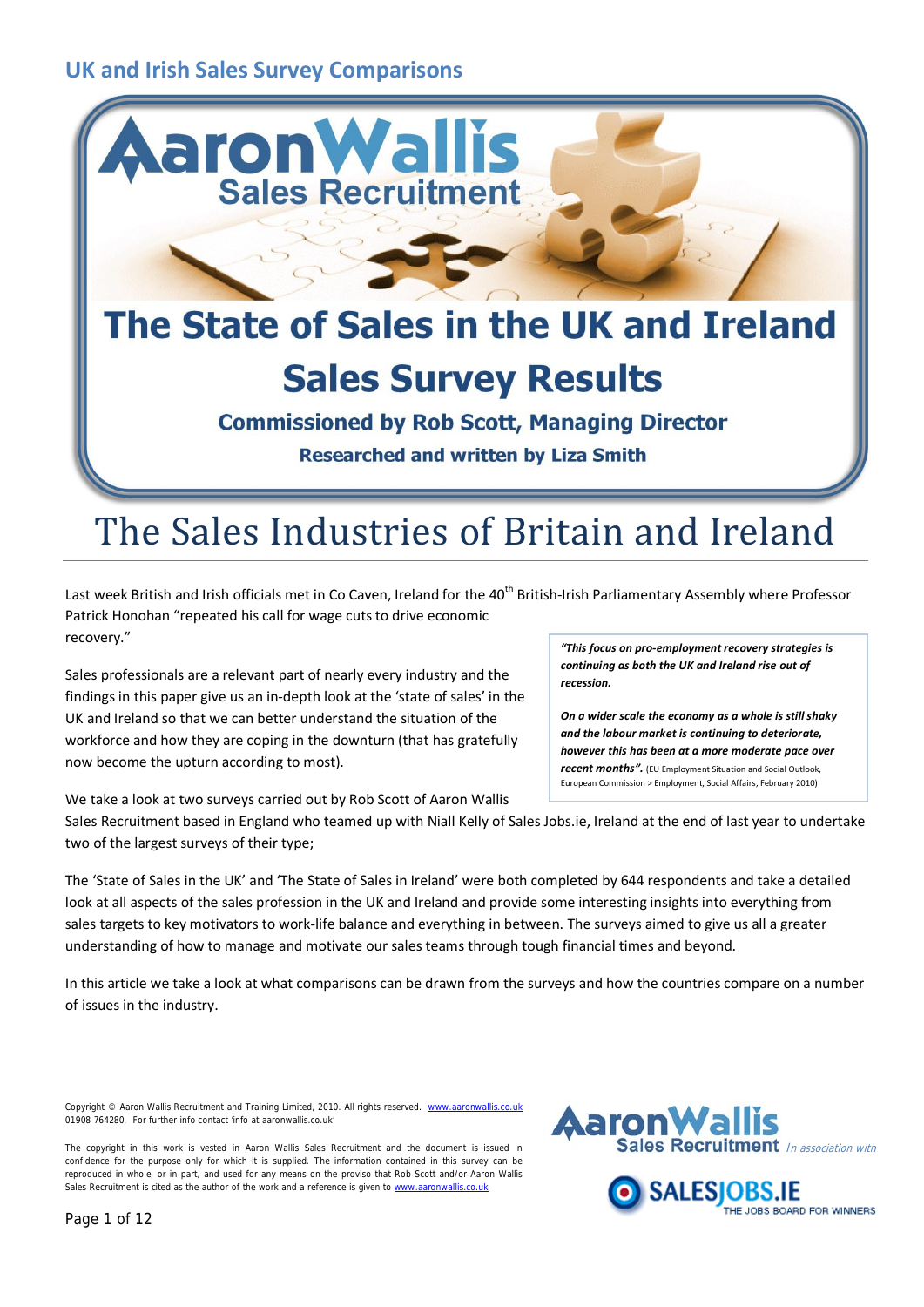#### **Differences in UK and Irish Gender Pay Gaps**

In Ireland pay gaps between men and women remain vastly unequal and the male domination of sales we have seen in previous years is continually evident in the country. This is in contrast to the UK where we have seen a 28% increase (compared to a similar previous survey) in female respondents who earned over £25K, showing a dramatic move towards a fairer deal for women in the industry. The amount of executive female sales professionals (sales managers, sales directors, managing directors) has nearly doubled in the UK although women are still missing out on the top wages- with no women earning over £100k.

It appears that despite continuing concerns in the wider business community that women are still not earning equal pay to men, the sales industry in the UK appears to be levelling out the gender differences in this area. The significant differences in men and women's pay in Ireland however is evident and this is despite the fact that more women are in higher level sales jobs in the country- women in Ireland are taking on more responsibility with very little improvement in salary.

Although there were higher rates of unemployment in the industry in the UK, in both countries women suffered less unemployment than men and fewer women than men stated that the reason for their unemployment was redundancy. In the UK and Ireland 25% of female sales professionals were unemployed compared to 29% of men in Ireland and 38% of men in the UK.

#### **Education in the Sales Industry**

British and Irish sales professionals were comparatively similar in education: The survey found that The British faired slightly lower with 25% being educated to degree level compared to 30% of Irish.

A notable surprising finding in the survey in terms of the education of the respondents was that Britain's masters degree holders were the most likely to be unemployed amongst the group. A huge 45% of respondents who were educated to Masters degree level were unemployed, whereas in Ireland a mere 7% of those with masters degrees were unemployed. 50% of the unemployed in Ireland that were surveyed were qualified to secondary level only.

The highest proportion of those educated to degree level or above now work as a Sales Manager, or an Account Manager.



Copyright © Aaron Wallis Recruitment and Training Limited, 2010. All rights reserved. ww 01908 764280. For further info contact 'info at aaronwallis.co.uk'



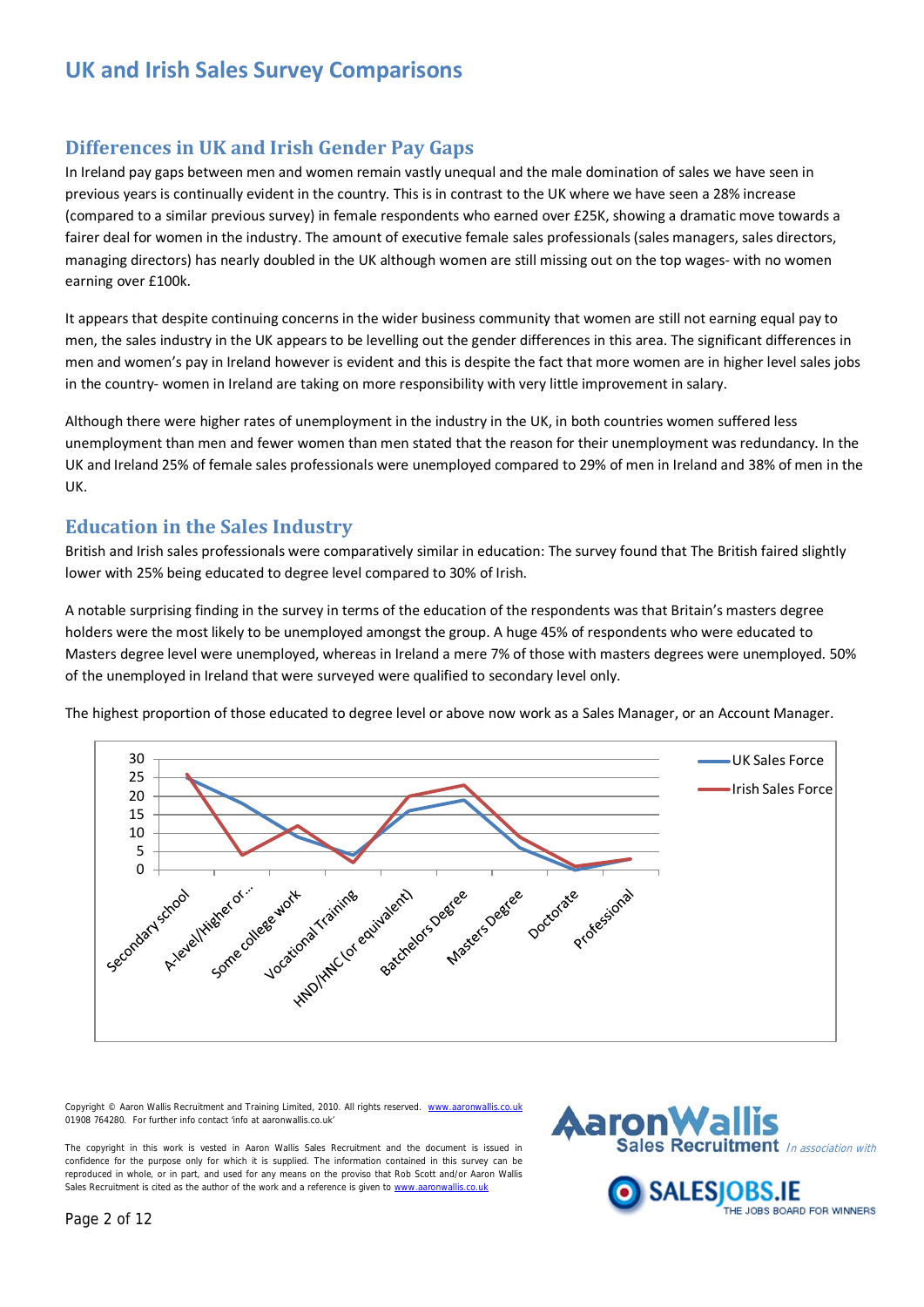From the findings of both the surveys it is evident that a high level of education is not entirely necessary to carry out a career in sales, however the statistics do point to the idea that those who enter sales with a degree choose to pursue a sales management or account manager role instead of an 'out and out' role. Around 50% of the overall respondents were educated to HND/HNC level.

Interestingly, in both Ireland and Britain 86% of sales professionals possessed 5 years sales experience or more meaning that sales professionals in both countries are not just a clever bunch people, they have the experience too!

### **Unemployment Trends in Sales**

Overall employment trends in the UK in relation to gender and unemployment point to a vast difference in how men and women have been affected by the economy. Early on in 2009, men accounted for "two thirds of the overall increase in unemployment since spring 2008". From June however there were signs that unemployment might be starting to equally affect men and women, with "rates for both men and women increasing at a broadly similar pace, women were accounting for as much as 41%, 49% and 46% of the overall rise in unemployment in August, October and December."

(EU Employment Situation and Social Outlook, European Commission > Employment, Social Affairs, February 2010)

The survey revealed that unfortunately, yet unsurprisingly in the current financial climate, unemployment in both Ireland and the UK was higher than we would hope with 28% of Irish and 35% of British respondents being out of work. However whilst the Irish survey found 'no disparities' that indicated huge differences between gender, age or sector, the British unemployment statistics were a little more discriminating towards those over 43 years old, backed up by the statistic that only half of one percent of British under 27s surveyed were unemployed.

Approximately 10% of respondents in Britain and Ireland are happy with how their employer was dealing with the financial crisis, suggesting employees are experiencing a huge amount of discouragement and lack of confidence about the competency of their company in such a situation.



Employment status in UK & Ireland

Copyright © Aaron Wallis Recruitment and Training Limited, 2010. All rights reserved. ww 01908 764280. For further info contact 'info at aaronwallis.co.uk'

The copyright in this work is vested in Aaron Wallis Sales Recruitment and the document is issued in confidence for the purpose only for which it is supplied. The information contained in this survey can be reproduced in whole, or in part, and used for any means on the proviso that Rob Scott and/or Aaron Wallis Sales Recruitment is cited as the author of the work and a reference is given t[o www.aaronwallis.co.uk](http://www.aaronwallis.co.uk/)



THE JOBS BOARD FOR WINNERS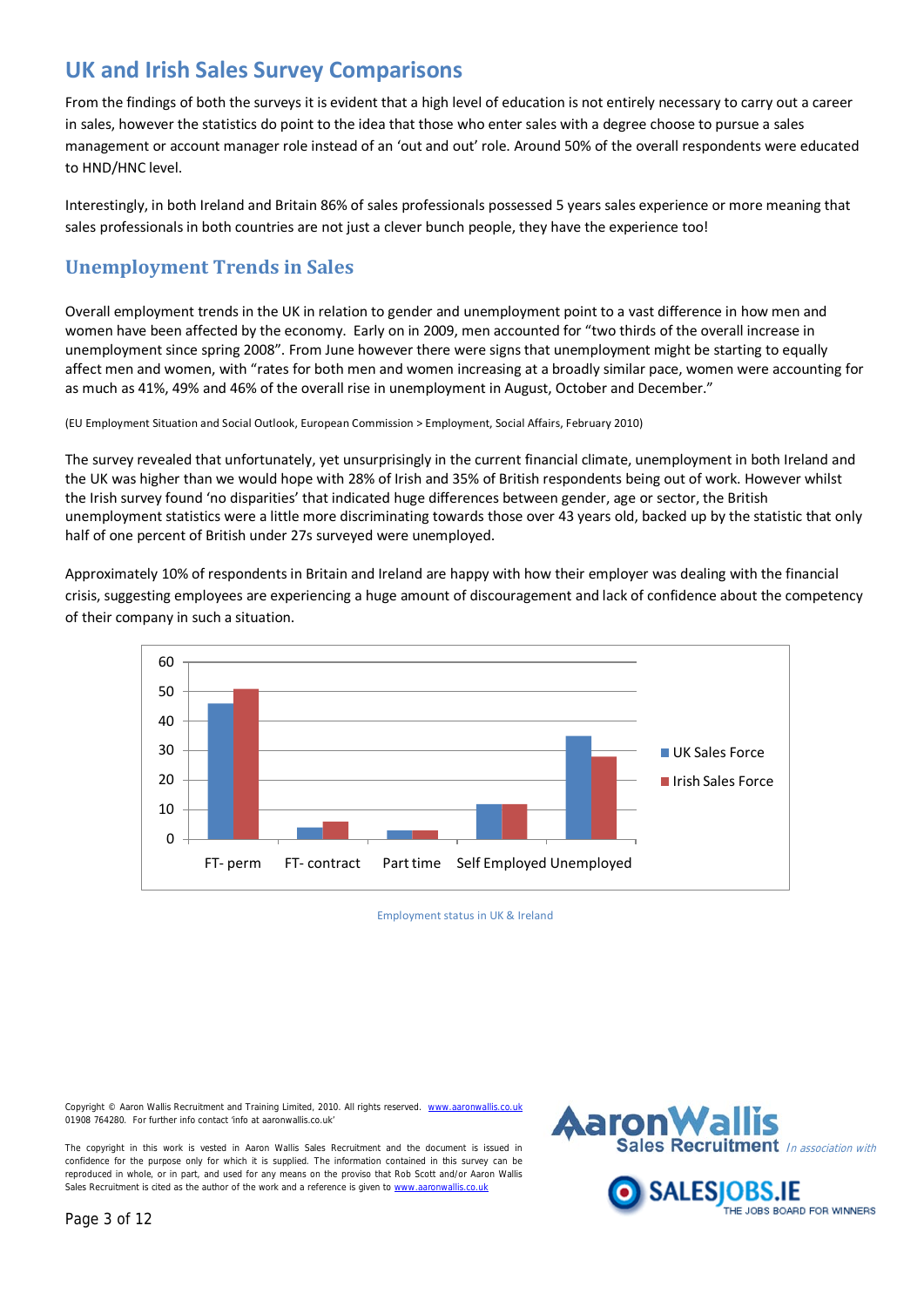### **Difficulties of sales**

Amongst both countries, the respondents cited the same aspects of their work to be the most difficult, with 'getting clients to make decisions' being the biggest concern, closely followed by cold calling. However in Ireland chasing money and credit control is cited as being more of a concern for individuals than in England.



*The most difficult aspects of sales according to sales professionals in UK and Ireland*

As it's generally believed that Ireland has been even greater impacted it is perhaps not surprising that the UK did not find money and credit control as big an issue when Ireland. Perhaps unsurprisingly, the joint biggest concern between the two countries was 'getting clients to make decisions'

Copyright © Aaron Wallis Recruitment and Training Limited, 2010. All rights reserved. ww 01908 764280. For further info contact 'info at aaronwallis.co.uk'

The copyright in this work is vested in Aaron Wallis Sales Recruitment and the document is issued in confidence for the purpose only for which it is supplied. The information contained in this survey can be reproduced in whole, or in part, and used for any means on the proviso that Rob Scott and/or Aaron Wallis Sales Recruitment is cited as the author of the work and a reference is given t[o www.aaronwallis.co.uk](http://www.aaronwallis.co.uk/)



THE JOBS BOARD FOR WINNERS

SALESI

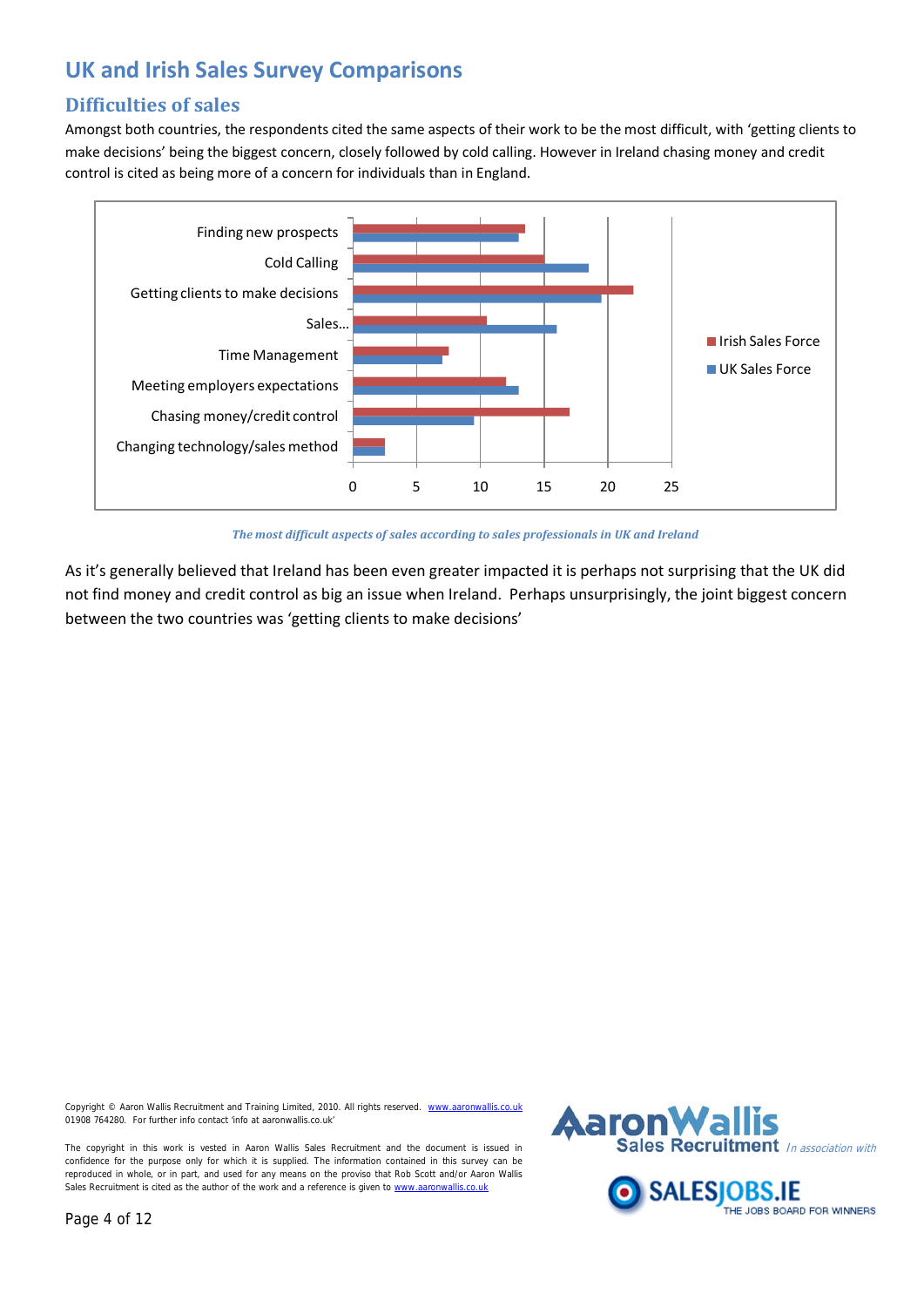### **Increased sales targets in an economic downturn**

During times of economic downturn it is hard to gauge how individual companies will respond and what pressures companies are putting on their employees but the surveys provided some interesting responses;

A large proportion of both Irish and British respondents stated that their employers increased their sales targets during the economic downturn and similarly both the Irish and the British (57% and 61% respectively) said that their company had taken the economy into account when setting these targets.

These results are interesting considering the respondents to the survey also stated that their employers were not dealing well with the economy, so whilst employers are aware of the need to make changes due to the economy, many sales professionals don't believe they are making the right changes.

Over one third of both groups of respondents surveyed believed that the most critical decisions their company needed to take in dealing with the poor economic situation was to 'increase sales and marketing' endeavours.



Measures that needed to be taken during the recession according to UK and Irish respondents

It seems that culturally there are huge differences between Ireland and the UK in tactics used to deal with the economic downturn. In contrast to the British group surveyed, 40% of Irish respondents had been asked to take a pay cut compared to the British in which only 16% were asked to do them same.

Copyright © Aaron Wallis Recruitment and Training Limited, 2010. All rights reserved. w 01908 764280. For further info contact 'info at aaronwallis.co.uk'



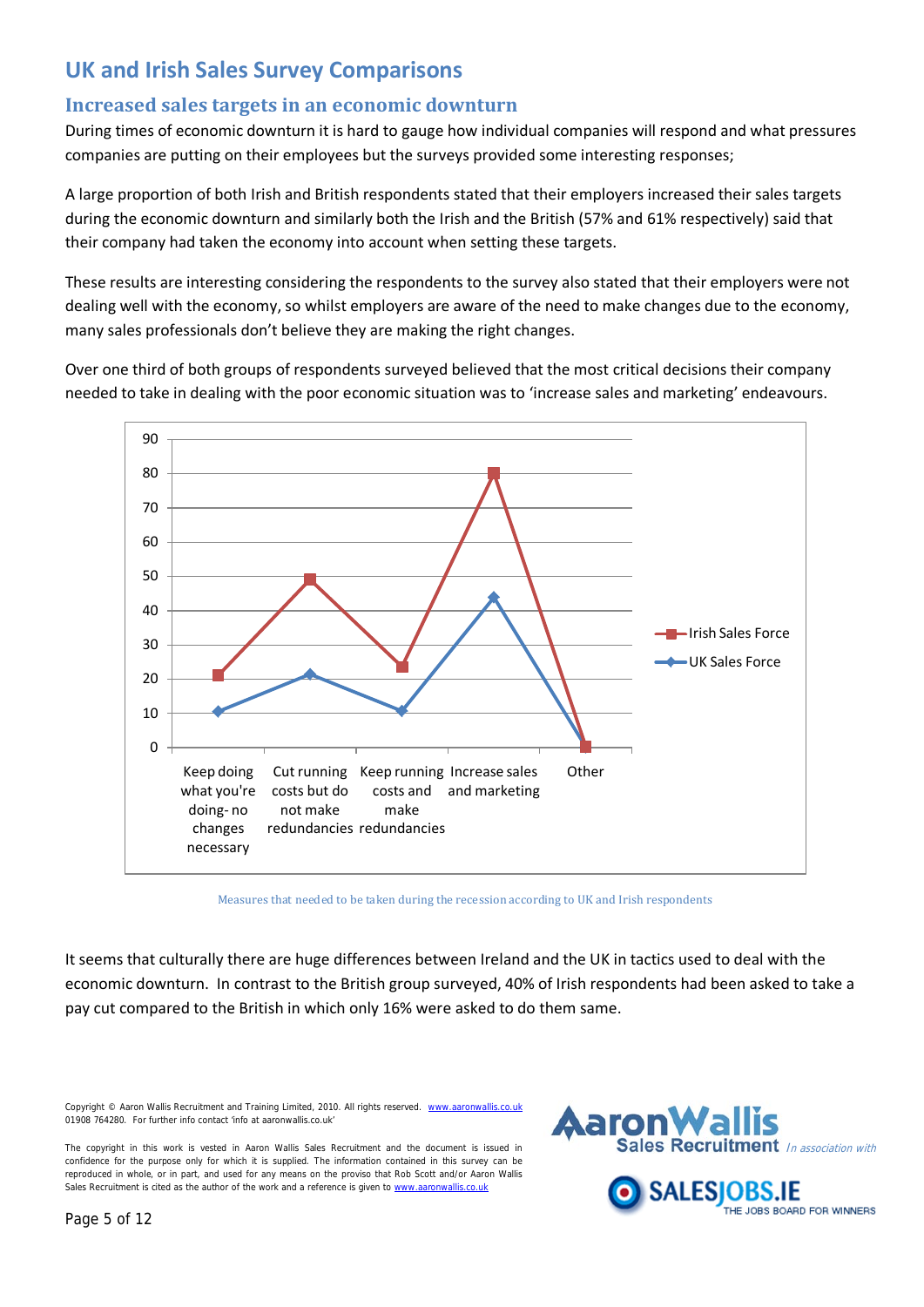### **How happy is the UK and Irish Salesforce?**

In both Ireland and Britain sales professionals remain remarkably positive about their current employment. In both countries 95% of respondents said they enjoyed working in sales. Half of both groups surveyed also stated that they did not plan a career in sales - with 31% describing themselves as having grown into the role and 25% stating that they 'fell into the role.'



How sales professionals in UK and Ireland rate their career

In both Ireland and Britain sales professionals stated that they were happier in their role than when asked in the previous survey, with respondents typically being 10% better pleased with their career than 5 years ago.

Interestingly, a survey carried out in 2004 by Careerbuilder.com found that 4 in 10 sales professionals planned to change their career that year, motivated by the desire to earn more, advance their careers, find a more rewarding work experience and start their own business. The surveys carried about by Aaron Wallis Sales Recruitment and Sales jobs.ie appear to point to the idea that sales professionals possess a more positive attitude towards the sales industry than 6 years ago.

#### **Sales employees can do a better job than their bosses?**

In both the UK and Ireland the majority of sales professionals who responded to the survey believed they could perform the line manager's role more effectively than them. Only around 35% of respondents did not believe they could do a better job.

The management style of line managers according to respondents was most commonly 'Aggressive' or 'Dictatorial' in both Britain and Ireland although in both countries this was also closely followed by 'supportive' and 'empowering'.

In describing their relationship with their line manager an impressive 56% in Britain and 62% in Ireland said their relationship with their line manager was very good or excellent.

Copyright © Aaron Wallis Recruitment and Training Limited, 2010. All rights reserved. w 01908 764280. For further info contact 'info at aaronwallis.co.uk'



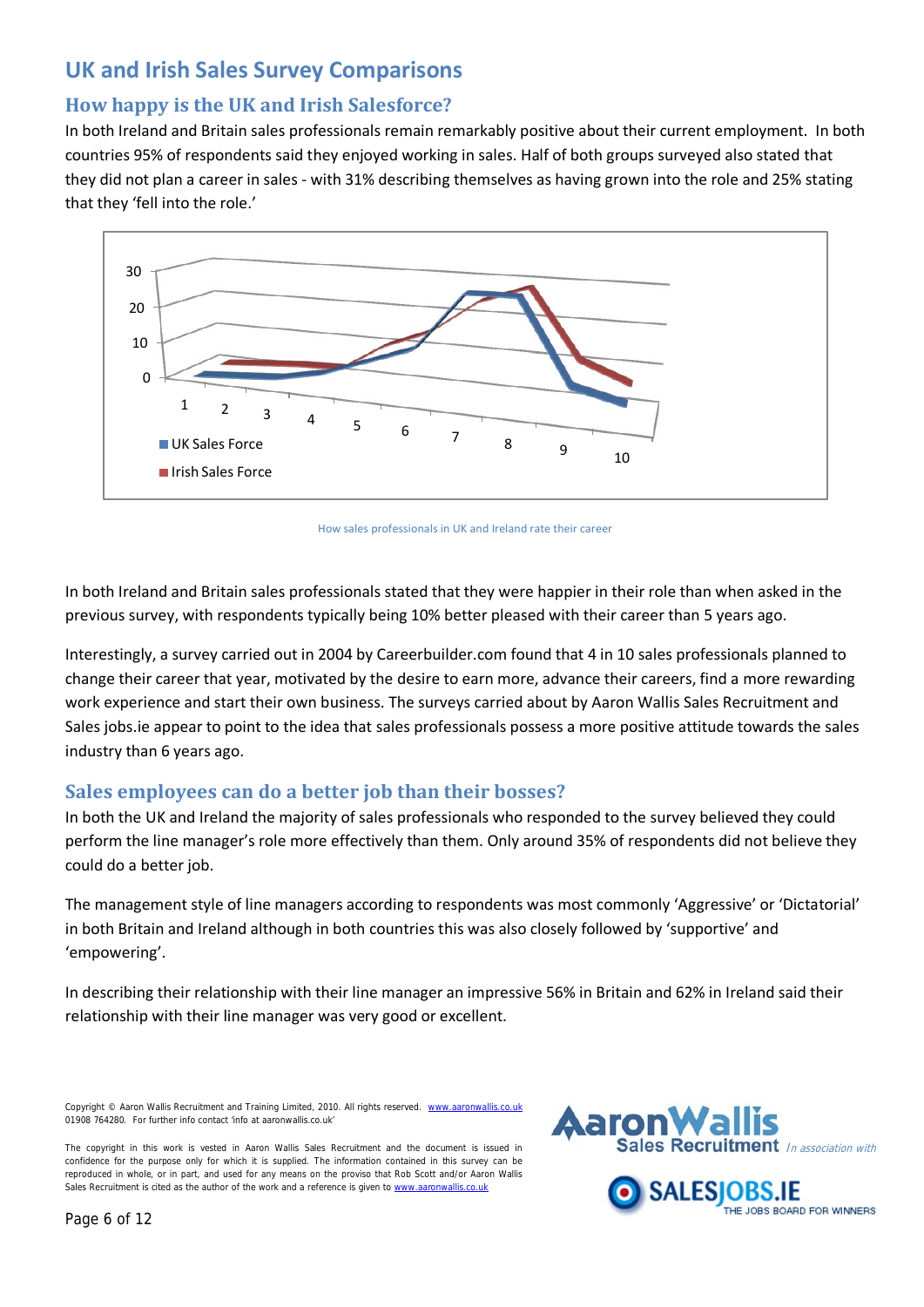#### **'Peace of mind' versus Respect**

Both surveys carried out seem to put to rest the apparent misconception that sales people are mercenary and materialistic as their non-sales colleagues would often like to describe them. However between the two countries there was a difference in what does actually motivate these professionals; In Ireland 24% of sales professionals said they measure their success on 'peace of mind' and fulfilled they are whereas in Britain, the majority (26%) said they measured their success on how respected they believe they are. Only 8-10% of respondents value material wealth and money.



**How sales professionals in UK and Ireland measure their success**

#### **Technology not a concern for sales professionals**

Interestingly the impact of technology is not phasing the sales force in either Ireland or Britain where only 3% of respondents stated that technology was a concern for them. This comes as a surprise in light of the rise in social networking, viral marketing and non traditional sales methods.

Copyright © Aaron Wallis Recruitment and Training Limited, 2010. All rights reserved. ww 01908 764280. For further info contact 'info at aaronwallis.co.uk'



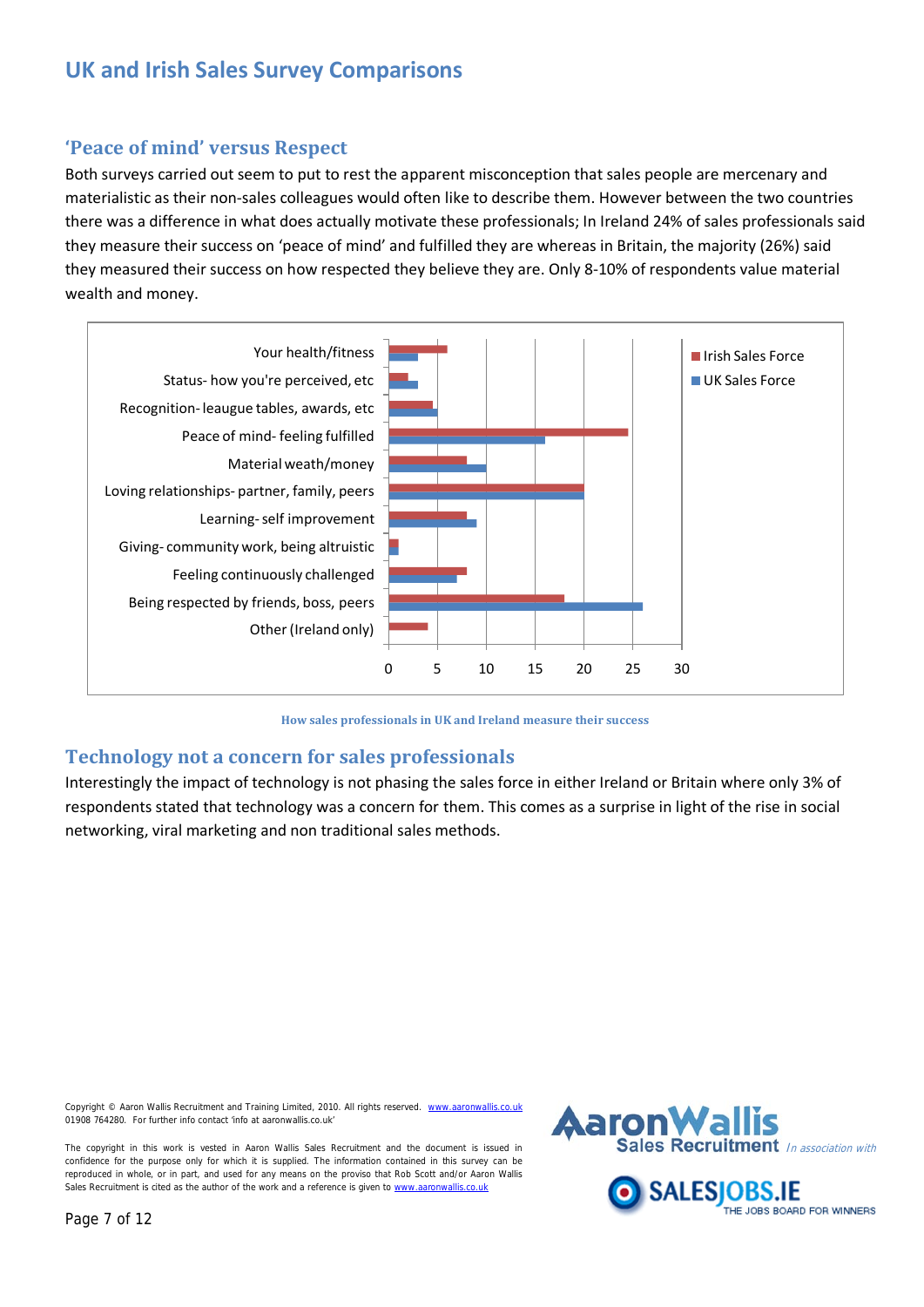#### **What can be done to ensure sales success?**

In Ireland the two prominent aspects of what sales professionals believed would make them more effective in their role were 'Better Management Direction' and 'Greater Marketing support' with both generating 20% of votes for each. In the UK respondents were a little less enthusiastic about the importance of 'Greater Marketing support and initiatives' within their company with only 14% or professionals surveyed agreeing this improvement would make a difference. UK respondents were a little more enthusiastic about 'Better Management Direction' than the Irish however with 22% believing this would enable them to be more successful.



**What can be done to ensure sales success according sales professionals in UK and Ireland**

Copyright © Aaron Wallis Recruitment and Training Limited, 2010. All rights reserved. www. 01908 764280. For further info contact 'info at aaronwallis.co.uk'

The copyright in this work is vested in Aaron Wallis Sales Recruitment and the document is issued in confidence for the purpose only for which it is supplied. The information contained in this survey can be reproduced in whole, or in part, and used for any means on the proviso that Rob Scott and/or Aaron Wallis Sales Recruitment is cited as the author of the work and a reference is given t[o www.aaronwallis.co.uk](http://www.aaronwallis.co.uk/)



THE JOBS BOARD FOR WINNERS

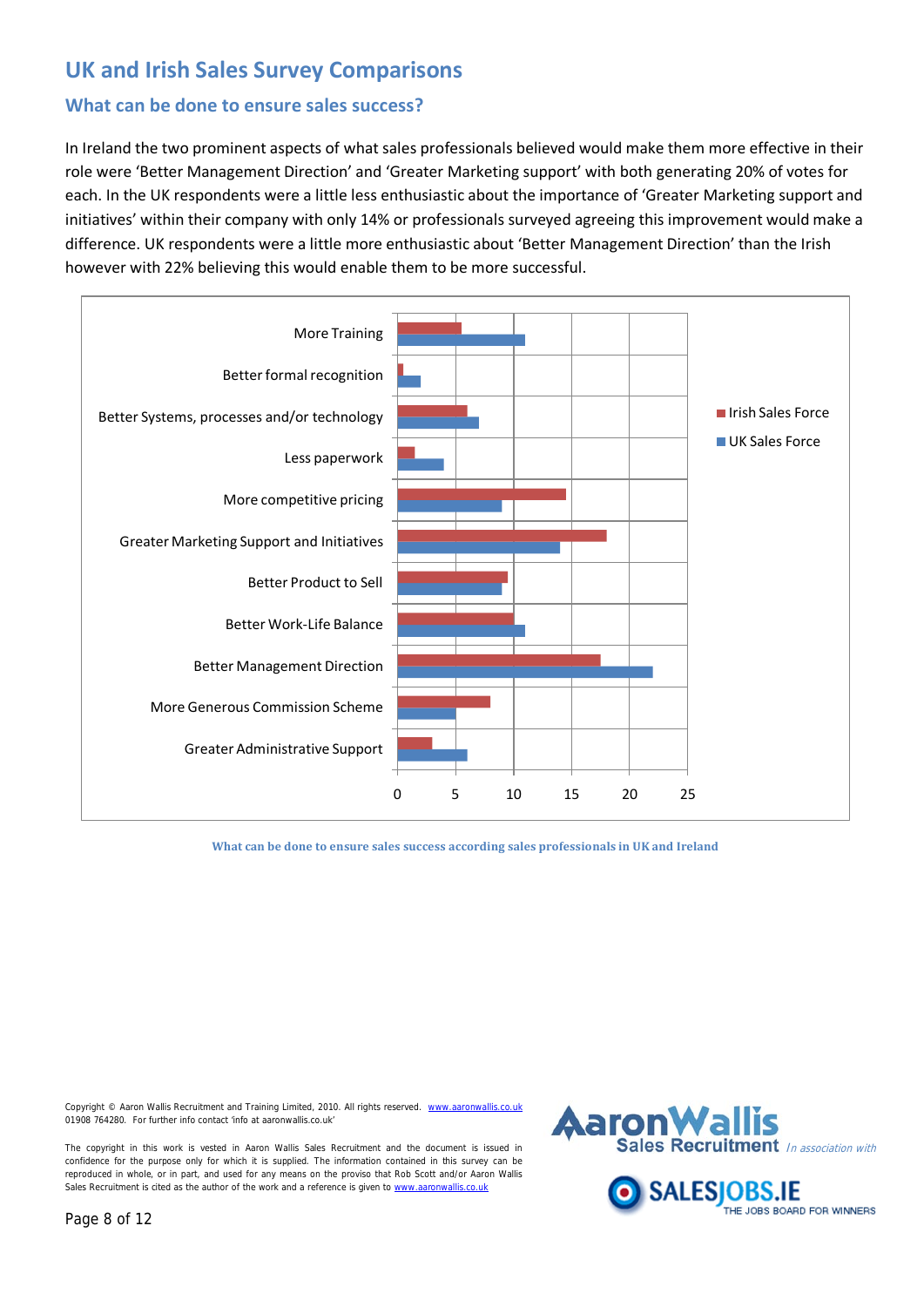#### *How do UK and Irish Sales salaries compare?*

In Britain it was found that the most common salary bracket that people fell into was the £25-36k- the corresponding salary bracket of €25,000 and €36,000 in Ireland also proved to be the typical salary bracket for a large percentage of respondents.



*UK and Irish salaries according to survey respondents*

It does appear that in Ireland there are more people experiencing higher salaries than there are in Britain and most surprisingly in both countries it was found that 1 in 5 in Britain and 13% in Ireland had received a pay rise in the last 12 months

In both Ireland and Britain most respondents would prefer to take a £10k increase in commission instead of a £5k increase on base salary, both opting for a greater reward and risk. However a massive 70% of overall respondents in Britain and 48% in Ireland stated they would also be happy to sacrifice their work/life balance in return for a 50% pay rise!

In both countries we also saw a dramatic increase in pay rises throughout 2008 and then a significant drop in 2009 with pay rises dropping from around 35% down to between 13-19% between the two countries in 2009.

Copyright © Aaron Wallis Recruitment and Training Limited, 2010. All rights reserved. ww 01908 764280. For further info contact 'info at aaronwallis.co.uk'





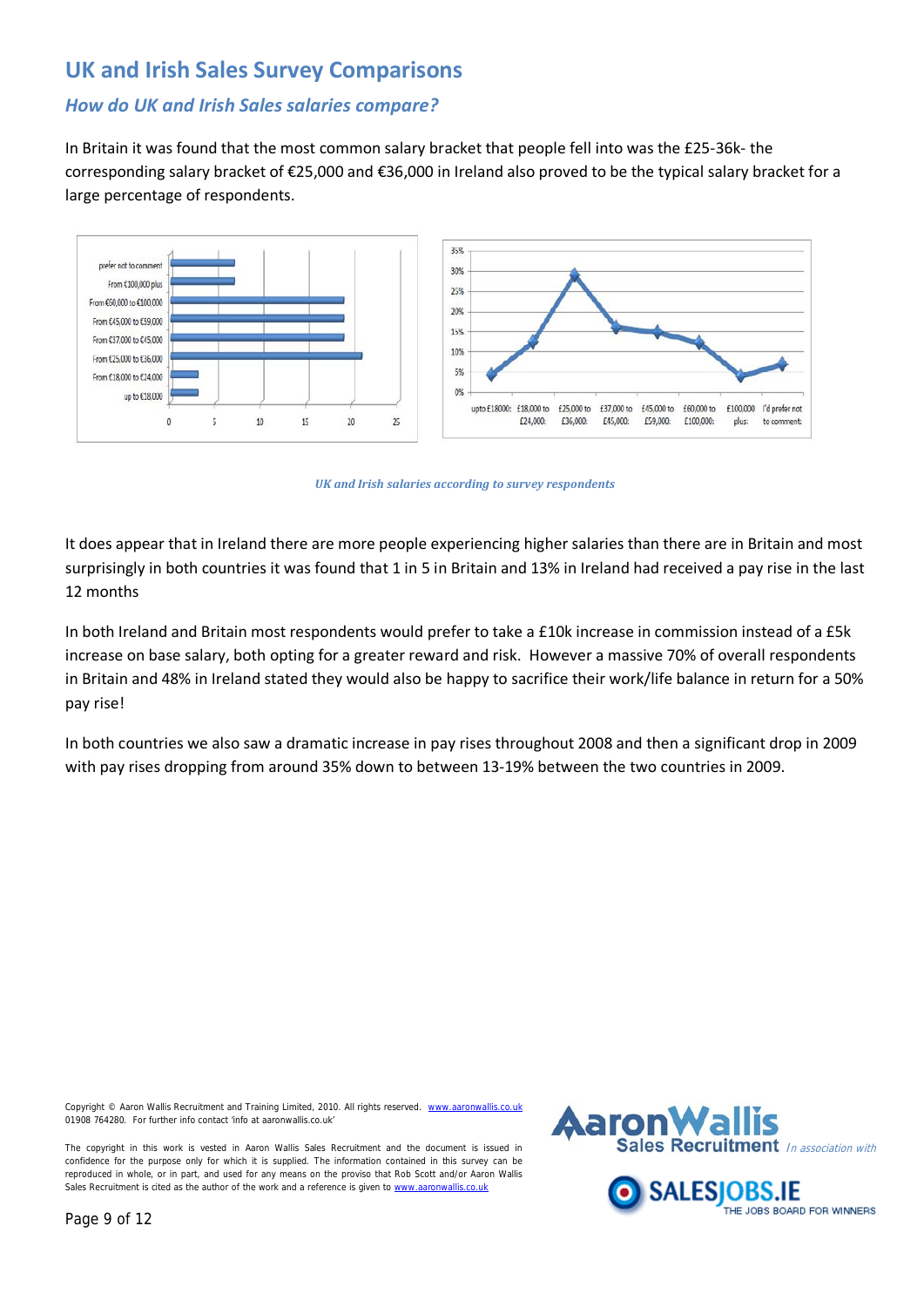#### **Sales professionals want to grow!**

The opportunity progress and develop their career was stated by respondents from both the UK and Ireland as being the number one thing they would look for in a job. This was substantially higher than any other consideration they might take into account in searching for a new position although in both countries the next most important issue was the company's reputation/competitive edge and Company's products reflecting a concern that there needs to be basic qualities about the company in place before a sales professionals believes they can cultivate success.

#### **Worrying trends regarding sales training in the UK and Ireland**

Over half of Irish and UK respondents believe that they are not receiving enough training in their role in a year and with a massive 36 and 34 percent (respectively) receiving none at all it is unsurprising! Only 10% of respondents in Ireland and 14% in the UK had received over 8 days of training per year.

In both surveys carried out we have seen an undeniable link between 'number of days training received' and 'performance against targets' however despite this nearly 60% of respondents still aren't receiving the training they feel they need.

Three of the most popular training topics that respondents believe they could benefit from include New Business generation/cold calling, Time Management and Motivational Training.



Number of days training received in the last year

Considering government initiatives in the UK available to most employers to carry out training it seems that companies are still not realising the importance of employee training in their businesses.

Copyright © Aaron Wallis Recruitment and Training Limited, 2010. All rights reserved. w 01908 764280. For further info contact 'info at aaronwallis.co.uk'



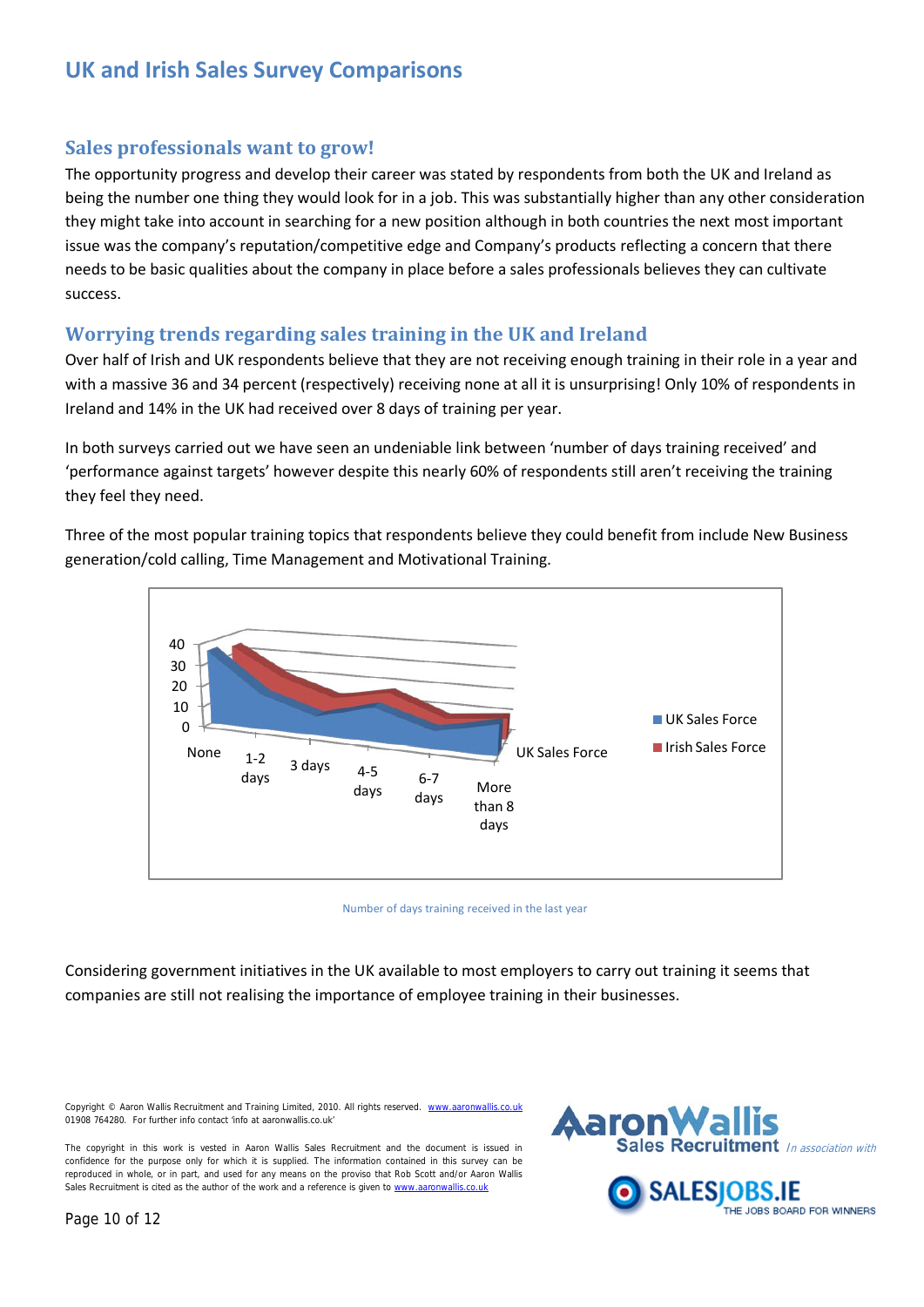#### **Stress levels 'Medium to High'**

Respondents in Ireland and the UK consider themselves to be working at medium to high stress levels in their roles with around 40% of people in their respective countries citing this as the level of stress they experience. Around 8% of people of people who responded to the survey in both countries considered themselves to be working under a 'high' stress level.

The finding that stress levels are medium to high in most sales positions directly links to the statistics on 'Management and Direction' in that most people believe their managers to possess a didactic approach to their management. This approach could well be attributed to the perceived pressure that the candidates experience in their roles.



Level of stress according sales professionals surveyed

#### **Overview**

The comparisons made between Ireland and the UK throw up some interesting insights into how sales professionals experience the industry, particularly how they have dealt with the past 18 months. Individually the surveys provide us with a good basis for understanding a number of elements of the sales industry including opinions, pressures and daily life as well as giving us an understanding of what you can expect as a sales professional in the industry.

Sales people in both the UK and Ireland appear to remain fairly positive about their careers and trends within the profession even appearing to be pointing in an upward direction for most aspects of the industry. Whilst most industries are battling the negative vibrations that have been felt throughout many industries, Sales people are tackling the difficult economic times with enthusiasm and a positive mental attitude.

Aaron Wallis Sales Recruitment and Salesjobs.ie have a found a courageous and forward-thinking sales force in their respective countries

Copyright © Aaron Wallis Recruitment and Training Limited, 2010. All rights reserved. ww 01908 764280. For further info contact 'info at aaronwallis.co.uk'